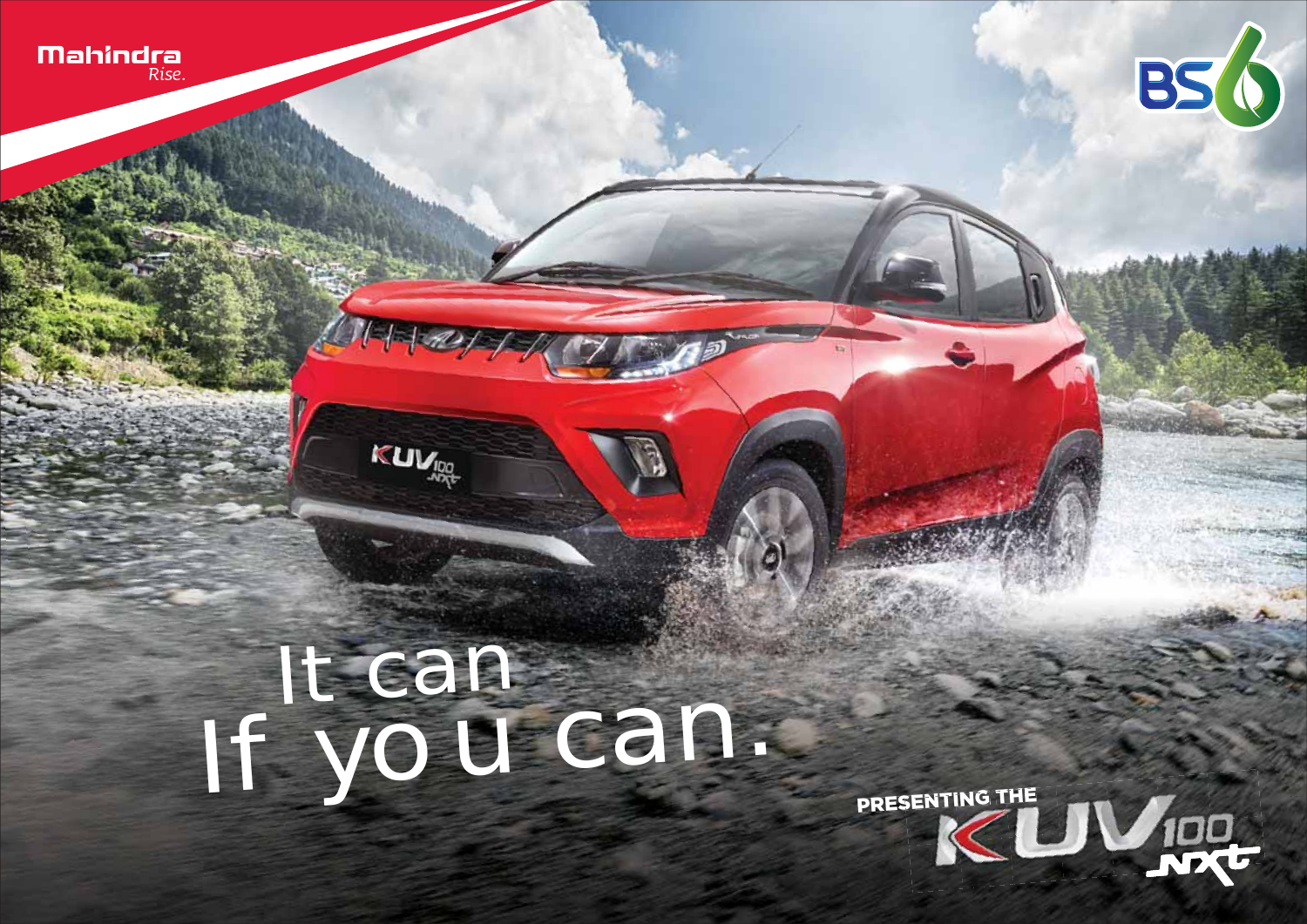# KUV<sub>100</sub>

# It brings<br>the power. You bring the willpower.

Push your limits with this SUV's peppy mFALCON petrol engine. It is even more refined, quieter and offer enhanced driving pleasure.

*• Long Travel Suspension • High Angles of Approach & Departure*



### **Features of the mFALCON G80 Petrol Engine:**

- *Dual Variable Valve Timing for Better Fuel Efficiency & Performance*
- *Excellent Low-end Torque for Quick Acceleration*
- *Micro Hybrid Technology (Engine Start/Stop)*
- *Max. Power: 61 Kw (82 Bhp) @ 5500 rpm*
- *Max. Torque: 115 nm @ 3500~3600 rpm*

## Looks like It can.

An aggressive SUV design. A bold SUV stance. Just one look at the KUV100 NXT and you'll know it's raring to go. All that it's waiting for, is your command.

- *Aggressive Front Grille*
- *Muscular Front and Rear Bumper with Silver Skid Plates*
- *Muscular Body Lines*
- *Sporty 38.1 cm, 2-tone Alloy Wheels*
- *Attractive Sunglass-inspired,*
- *Dual-chamber Headlamps with LED DRLs*
- *Double-barrelled Clear Lens Tail Lamps*
- *Flared Wheel Arches with*
- *Wheel, Door and Sill Cladding*
- *Integrated Spoiler with Aero Corners*
- *Fog Lamps with Bezel Surround*
- *Power-foldable ORVMs with Turn Indicators*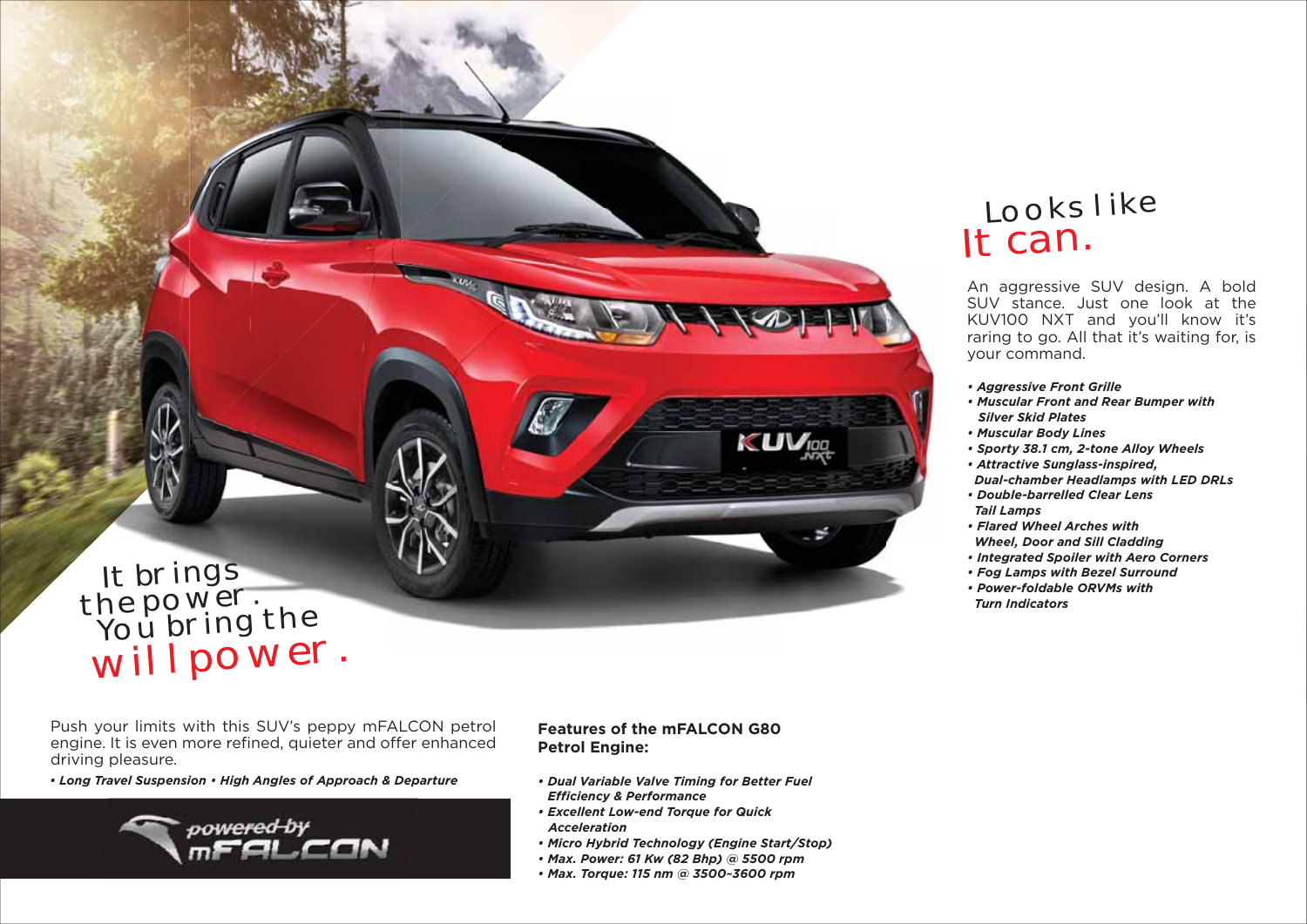# Arms you with **technology.** Spoils you with comfort.

Technology weds comfort inside the KUV100 NXT. Like the hi-tech 17.8 cm Touchscreen Infotainment System with GPS navigation and steering-mounted controls. Its premium interiors, with a sporty black theme come loaded with a host of convenience features, cleverly designed storage spaces and much, much more.

- *Touchscreen Infotainment System with Capacitive Touch*
- *Reverse Camera Ready*
- *Bluesense® App*
- *2D/3D Maps, Places of Interest & Regional Language Assist for Navigation*
- *Intellipark*
- *Driver Information System*
- *Follow-me-home & Lead-me-to-Vehicle Headlamps*
- *Electronic Temperature Control Panel*
- *Piano-black Inserts and Silver Accents*
- *Joystick Gear Lever*
- *Twin Pod Cluster with Gear Shift Alerts*
- *Electronic Power Steering with Tilt Function*
- *Remote Keyless Entry with In-key Remote Opening Tailgate*
- *Driver Seat Height Adjuster*
- *Premium interiors with a Sporty Black Theme*
- *Front & Rear Armrest with Cup-holders*
- *Cooled Glove Box*
- *Sunglass Holder*
- *Boot Space 243L (Expandable to 473L with Flat-floor)*



# feels like a fortress.

This robust SUV comes forged in ultra high-strength steel. It offers enhanced safety with a tough monocoque construction, dual airbags and ABS systems with Electronic Brakeforce Distribution (EBD) Technology.

- *Airbags & ABS Standard*
- *ISOFIX Mounts for Child Seat on Rear Seat*
- *with Child Safety Locks on Rear Doors*
- *Automatic Hazard Lights on Panic Braking*
- *Engine Immobilizer & Security Alarm*
- *Speed-sensing Automatic Door Locks*

### *ROBUST MONOCOQUE CONSTRUCTION FOR SUPERIOR RIDE HANDLING*